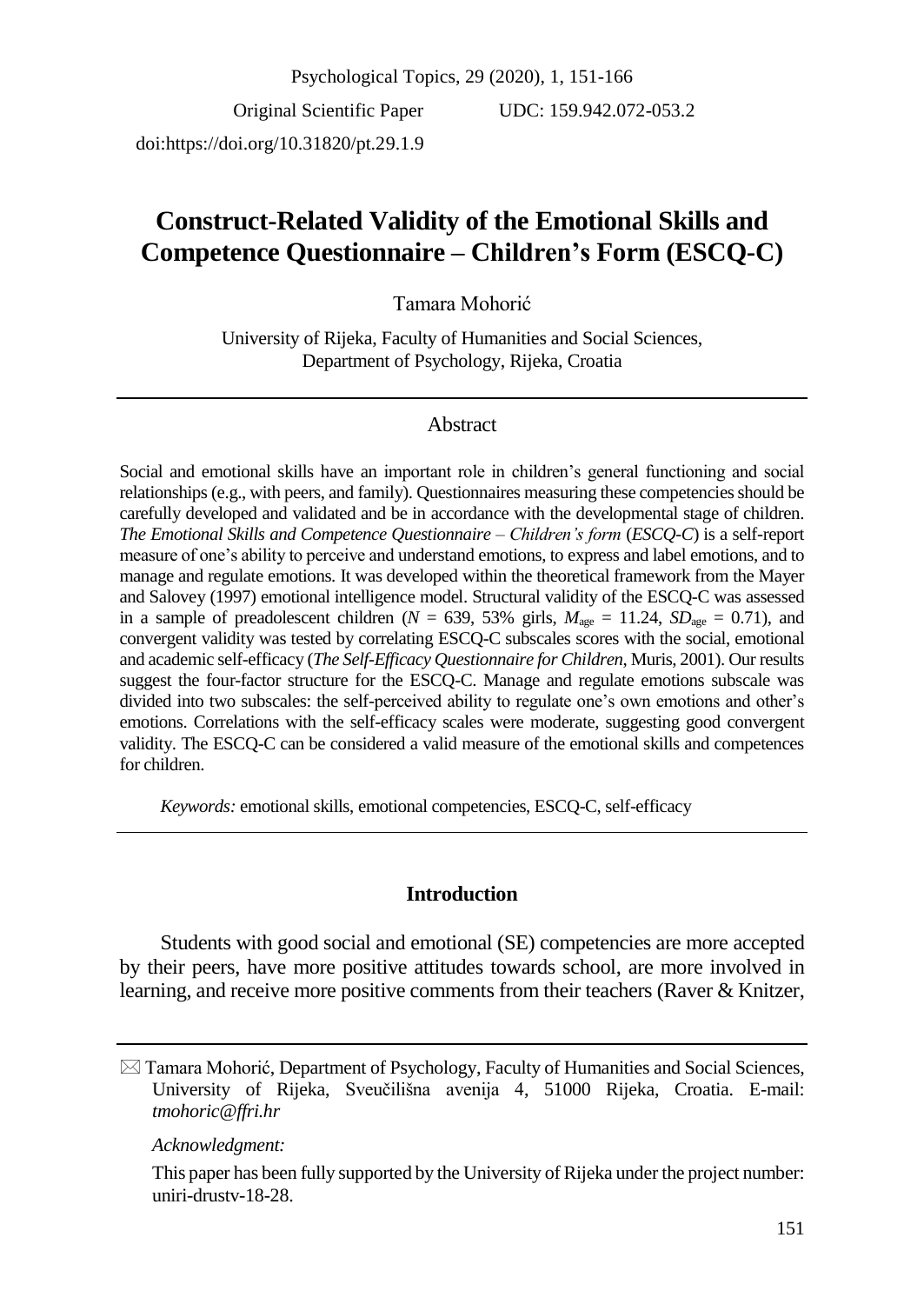2002). Therefore, assessing students' SE competencies is extremely important to identify students who need additional help and support in developing these skills. Because problems in the domain of emotional and social skills present a risk for the development of emotional and behavioural problems in the future (Takšić & Smojver-Ažić, 2016), early identification of risks can result in timely preventive procedures aimed at maintaining the mental health of children and young people. By applying valid and reliable measures, we can monitor socio-emotional development, and detect children who are not progressing as expected or who exhibit certain deviations from most of their peers (Ysseldyke, Burns, Scholin, & Parker, 2010). Given that students with emotional and behavioural problems have poor academic performance, early screening can facilitate the identification of students with disabilities who may be targeted for interventions, thereby preventing the development of more serious problems and promoting more positive future outcomes (Ritchey, Saeki, Eklund, Furlong, & Dowdy, 2012).

There are several possible theoretical frameworks for the assessment of children's SE competencies, e.g., the affective social competence model (Halberstadt, Denham, & Dunsmore, 2001), the social information-processing model (Crick & Dodge, 1996), the emotional intelligence model (Mayer  $\&$  Salovey, 1997), the SEL framework (Lipton & Nowicki, 2009), and the social neuroscience model (Adolphs, 2003). Although these models vary in definition of social and emotional competencies, they are very helpful for conceptualization and assessment of SE competencies. *The Emotional Skills and Competence Questionnaire for Children* (*ESCQ-C*) was developed within the Mayer and Salovey emotional intelligence model (1997). This model proposes four branches of emotional intelligence that differ in their complexity, from basic abilities to perceive emotions accurately, to more complex abilities to understand emotion and to use them to facilitate thinking (Mayer & Salovey, 1997). Some later models (Joseph & Newman, 2010) excluded the emotional facilitation branch from the model, due to its lack of empirical and theoretical support. Within the cascading model (Joseph & Newman, 2010), the ability to understand emotions mediates the relationship between the ability to perceive emotion and the ability to regulate emotion. Development of emotional understanding depends on having good emotion perception skills, and development of emotion regulation skills relies on the abilities to understand emotions. All these skills are important for our functioning in our social environment.

*The Emotional Skills and Competence Questionnaire for Children* (*ESCQ-C*) captures all three aspects of emotional intelligence: the self-perceived ability to perceive and understand emotions, to accurately label and express them, and to manage and regulate them. Some abilities apply only to one's own emotions (e.g., perceive and understand emotions), and other to both one's own and other's people emotions (e.g., labelling and managing emotions). This differentiation of one's own and others' emotions is in line with the recent conceptualization of emotional intelligence. Elfenbein and MacCann (2017) suggest new taxonomy for emotional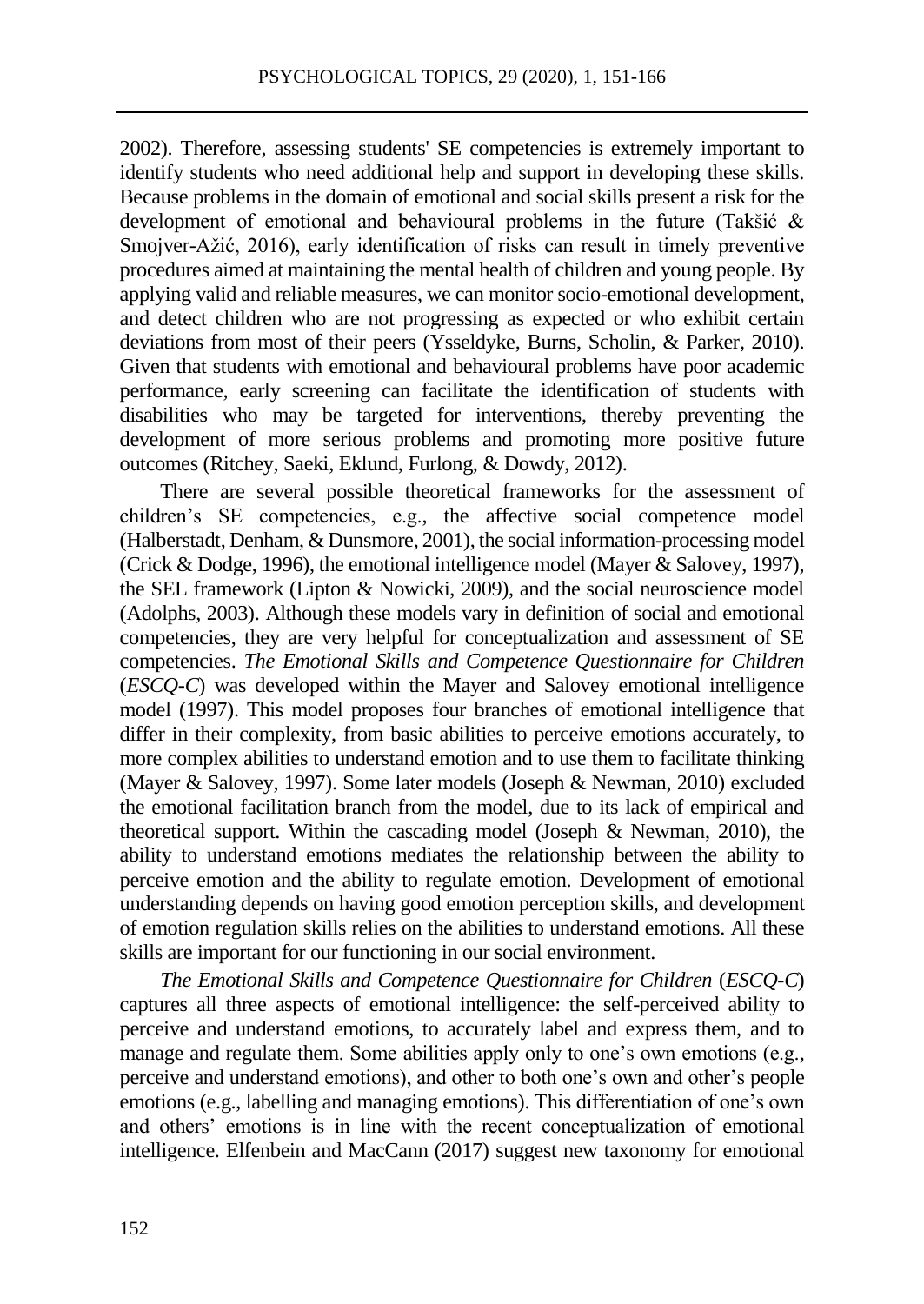intelligence that builds on the hierarchical four-branch model. They suggest that EI includes six narrow abilities, and differentiate between emotion regulation of self, and emotion regulation of others. Their taxonomy also includes emotion attention regulation as a new ability. Emotion perception, emotion expression, and emotion understanding are the same EI abilities as in the four-branch model (Mayer  $\&$ Salovey, 1997).

ESCQ-C was adapted from the *Emotional Skills and Competence Questionnaire* (*ESCQ*, Takšić, 1998). The ESCQ has been widely used and translated into more than 30 world languages (e.g., Faria et al., 2006), and is often used in research with adults (Takšić, Mohorić, & Duran, 2009; Takšić, Mohorić, & Holmstrom, 2018), but also in adolescents and young adolescents (Costa & Faria, 2016; Mohorić & Takšić, 2016; Valić & Brajša-Žganec, 2018). Validity and reliability for ESCQ subscales were examined in several studies (e.g., Avsec, Takšić, & Mohorić, 2009; Takšić, 1998, 2001; Takšić, Tkalčić, & Brajković, 2001), showing satisfactory results. The preliminary version of the ESCQ for children (ESCQ-C) was developed and tested in the previous study (Stupin, Mohorić, & Ilijašić Veršić, 2017). In that study, we shortened the original ESCQ from 45 to 15 items and re-wrote some items to make them easier for children to understand. Exploratory factor analysis on two different samples confirmed originally proposed three-factor structure, but the Manage and Regulate emotions subscale had the lowest reliability coefficients (.62 and .65). Similar low reliability for this subscale was found in different previous studies (see Takšić et al., 2018). The problem with the low reliability of the Manage and Regulate emotions subscale may arise from the complexity of emotion regulation. In the literature, emotion regulation refers to the processes by which individuals alter one or more components of an emotional response (Peña-Sarrionandia, Mikolajczak, & Gross, 2015). Based on the theory and empirical results, emotion regulation can be conceptualized as a) awareness and understanding of emotions, b) acceptance of emotions, c) ability to control impulsive behaviour, that is, a person's ability to act in accordance with the desired goals when experiencing negative emotions, d) the ability to use situationally appropriate emotional responses (Peña-Sarrionandia et al., 2015). Defined in this way, emotional regulation, if perceived as awareness and understanding of emotions, may be seen as a part of emotional intelligence. Peña-Sarrionandia et al. (2015) tried to integrate these two traditions(emotional regulation and emotional intelligence), by employing the process model of emotional regulation (Gross, 1998). They emphasize that both emotional regulation and emotional intelligence address the problem of emotion management, but emotion regulation focuses on the *processes* (e.g., which permit individuals to influence which emotion they have, when they have them, and how they experience and express them) and emotional intelligence focuses on *individual differences in emotional regulation*.

Emotional self-efficacy (ESE) is another important aspect of emotional functioning, with current measures for children and adolescents focused on the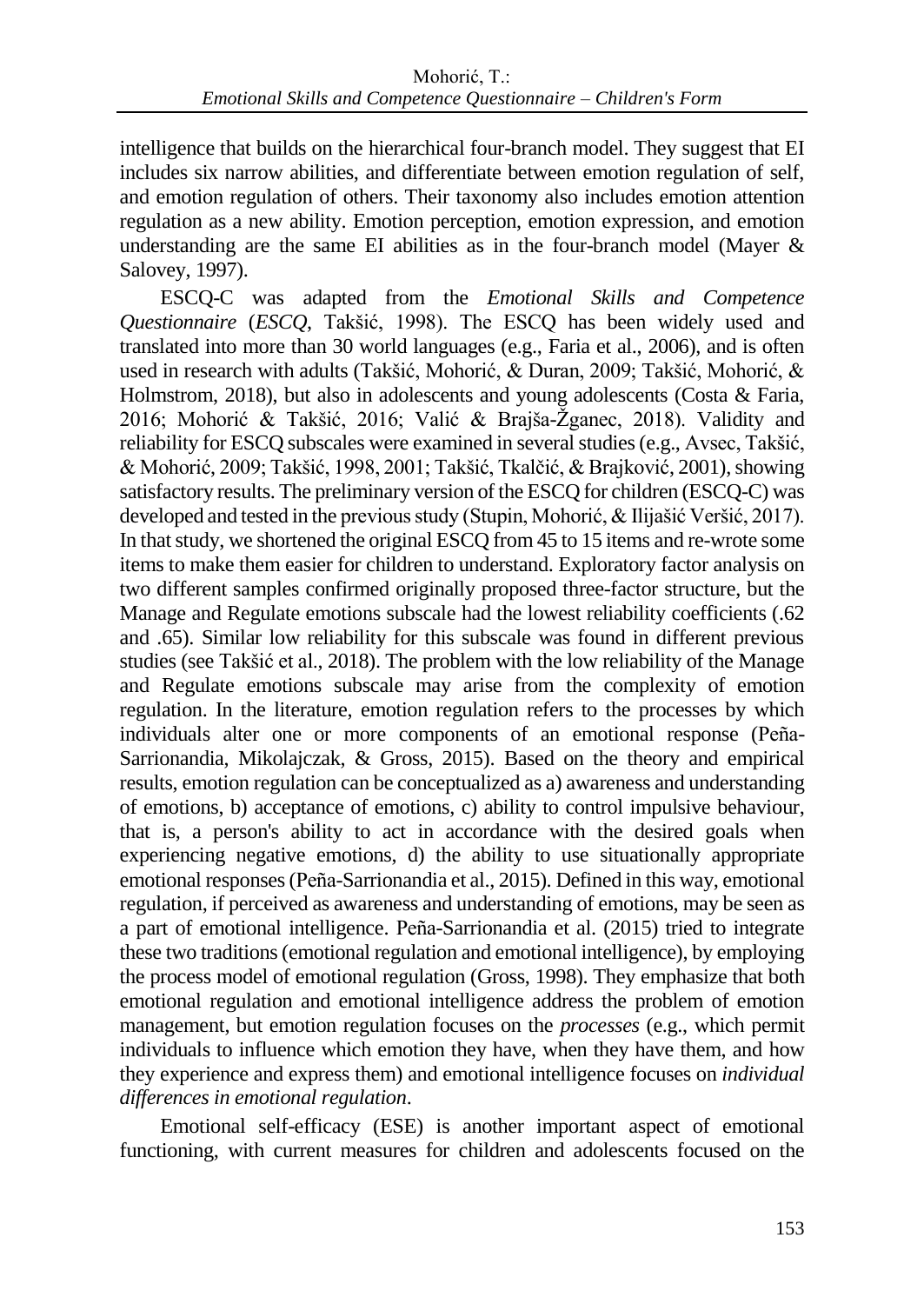measurement of self-beliefs in relation to the management of emotions (Qualter et al., 2015). Children's beliefs about whether they think they can successfully perceive, use, understand, and manage emotional information (their emotional self-efficacy) are likely to be important for a diverse range of outcomes. Emotional self-efficacy was developed based on a more general construct of self-efficacy, and Bandura's social cognitive theory (Bandura, 1997). Perceived self-efficacy plays an important role in the processing of emotional information, and has a significant contribution to effective processing, understanding, and management of emotional information, which are all domains of emotional intelligence. Qualter and his colleagues (2015) found small to moderate correlations between emotional self-efficacy and ability emotional intelligence (measured with MSCEIT test), but correlations with trait emotional intelligence (measured with self-report questionnaires) are expected to be higher, since both measure perceived ability to deal with emotional information.

A particular challenge in monitoring socio-emotional development is the construction of scales that are appropriate to children and are a good indicator of development (Humphrey et al., 2011; McCabe & Altmura, 2011). Humphrey and his colleagues (2011) gave a systematic review of measures of social and emotional skills for children and young people. The growing attention to this area has resulted in the development of a large number of measures, which vary on several variables relating to implementation characteristics and psychometric properties. Nevertheless, according to authors, there is little common consensus on what is meant by social and emotional skills, and how they are best measured. Many reports of social and emotional learning program evaluations have not contained any social and emotional skills outcome measures, but instead use proxy indicators of success like reductions in mental health problems or increases in attendance. There is a need for valid and psychometrically sound instruments for the assessment of socioemotional competencies in children, and our study aims to contribute to the solution of this problem. Our main goal was to further develop and validate children's form of the *Emotional Skills and Competence Questionnaire*, to have a valid measure of children emotional competencies in Croatian language.

## **Method**

#### **Participants**

The sample consisted of 639 elementary school children (304 boys and 335 girls) aged 10-13 years, with a mean age of  $11.24$  ( $SD = 0.71$ ). Participants were recruited from 21 elementary schools from different parts of Croatia (Istria, Dalmatia, Slavonia and Central Croatia). Of these schools, 12 were from urban areas of Croatia, and 9 from rural areas. Schools were selected based on their willingness to cooperate. Principals gave consent for the participation and psychologists working in schools selected classes for participation.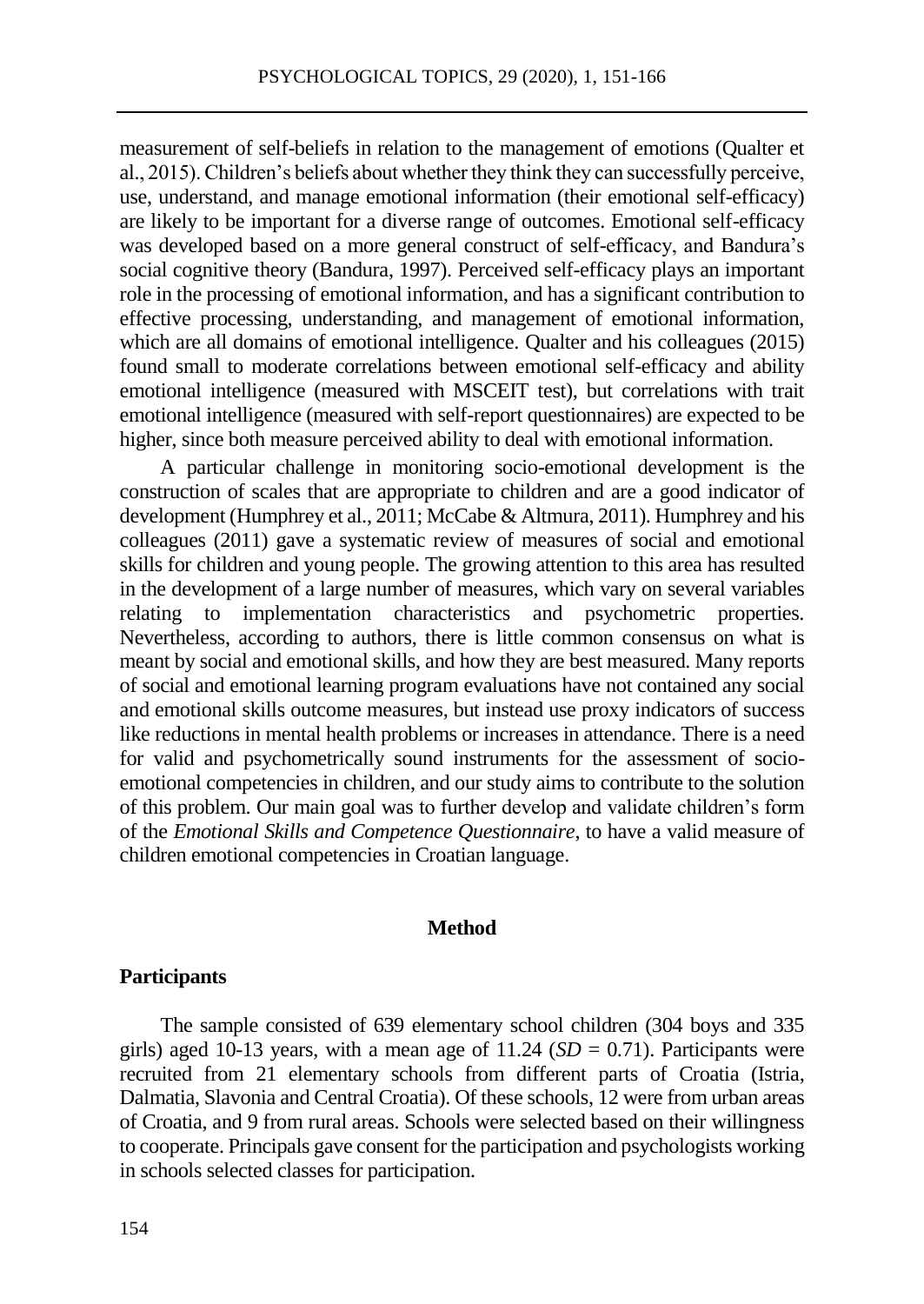## **Measures**

*The Emotional Skills and Competence Questionnaire –Children's form* (*ESCQ-C*, Stupin et al., 2017) was used for the assessment of self-perceived emotional competences, measuring self-perceived abilities to perceive and understand emotions, to express and label emotions, and to manage and regulate emotions. It is a self-report measure, with a 5-point scale (1 – *never* to 5 – *always*). Preliminary psychometric analysis of the ECSQ-C showed good psychometric properties of the questionnaire, with lower reliability coefficients for the regulate and manage emotion subscale (Stupin et al., 2017). In this study, we added 6 additional items to improve the assessment of one's self-perceived ability to regulate and manage others' emotions, increasing the total number of items to 21. Manage and regulate emotion subscale had in total 11 items - 5 for the assessment of the self-perceived ability to regulate one's own emotions and 6 for the self-perceived ability to regulate other's emotions.

*The Self-Efficacy Questionnaire for Children* (*SEQ-C*, Muris, 2001, 2002) contains 24 items that measure three domains of self-efficacy: *social self-efficacy* (perceived capability for peer relationships and assertiveness); *academic self-efficacy* (perceived capability to manage one's own learning behaviour, to master academic subjects, and to fulfil academic expectations); and *emotional self-efficacy* (the perceived capability of coping with negative emotions). SEQ-C had satisfactory psychometric characteristics (Muris, 2001). We used Croatian adaptation of the questionnaire (Vulić-Prtorić, Sorić, Kramar, & Macuka, 2006). In the Croatian version of SEC-Q, one item was removed from the Emotional self-efficacy scale and added to the Social self-efficacy scale, based on associated factor saturation in exploratory factor analysis (Vulić-Prtorić et al., 2006). Each item was scored on a 5 point scale (1 – *not at all* to 5 – *very well*). In the present study, Cronbach's alpha reliability coefficient was .83 for the total self-efficacy score, .64 for social selfefficacy, .75 for academic self-efficacy, and .72 for emotional self-efficacy. Obtained coefficients are slightly lower than those reported by Muris (2001), and Vulić-Prtorić et al. (2006).

## **Procedure**

Psychologists who participated in one education on the development of children's emotional competencies were invited to participate in thisstudy. Interested psychologists contacted the researcher and got detailed information about the aim of the study and the used questionnaires. After receiving consent from the principal, the psychologists organized the administration of the questionnaires in their schools. Children were asked to complete the questionnaires in their classrooms. The teacher and/or a research assistant were always available to help children if necessary and to ensure confidential and independent responding. Informed consent was obtained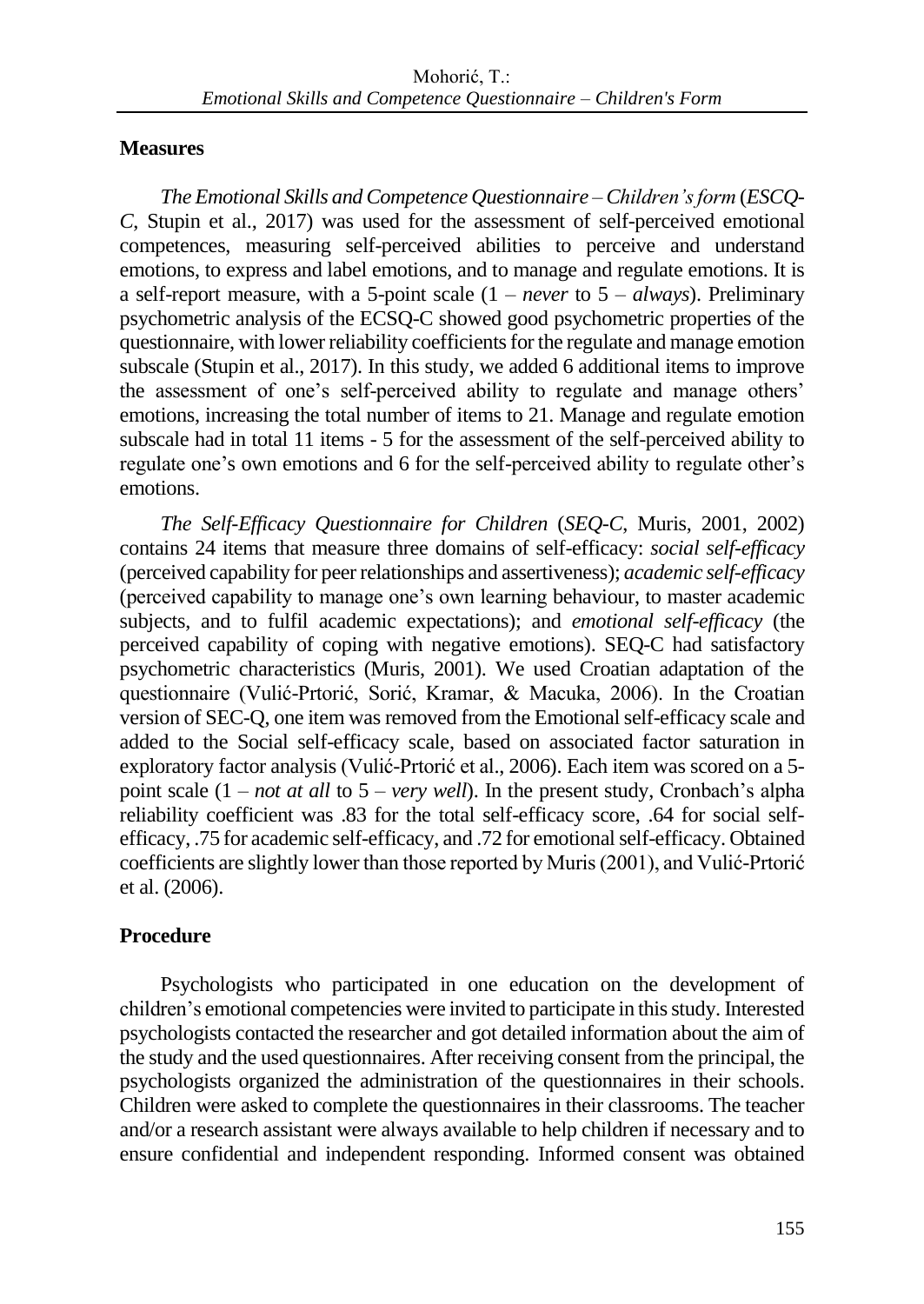from parents prior to completion of the questionnaires and students were told that participation is completely voluntary. Permission for conducting this research was obtained from the Ethics Committee of Faculty of Humanities and Social Sciences, University of Rijeka.

#### **Results**

The Statistical Package for Social Sciences (IBM SPSS v25) was used for computing descriptive statistics, correlations, and reliability coefficients (Cronbach's alpha). Confirmatory factor analysis was carried out with the package "lavaan" (Rossell, 2012), for the  $\mathbb{R}^n$  language and environment for statistical computing (R) Development Core Team, 2013).

We tested three different models: the one-factor model, the original three-factor model and the newly proposed four-factor model (with the regulation and manage emotion subscale divided into two factors – the ability to regulate one's own emotions and the ability to regulate emotions of others), as suggested in the new EI taxonomy (Elfenbein & MacCann, 2017).

The distributions of the measured variables were negatively skewed, meaning participants perceived themselves as having well developed emotional competence skills. The average mean response for the single items ranged from 3.01 to 4.38, in the higher part of the theoretical distribution.

### **Confirmatory Factor Analysis**

Since the Mardia's test of multivariate normality (Korkmaz, Goksuluk, & Zararsiz, 2014) was significant, the robust maximum likelihood method (MLR) was used to estimate the models.

Model fit was evaluated using the chi-square test statistic  $(\chi^2)$ , the Root-Mean-Square Error of Approximation (RMSEA), the standardized root-mean-square residual (SRMR), the Comparative Fit Index (CFI), the Tucker-Lewis index (TLI) and (adjusted) Goodness of Fit Index (AGFI and GFI). RMSEA and SRMR values lower than .08 are usually considered as acceptable model fit and values below .05 are considered as a good model fit (Browne & Cudeck, 1993). CFI, TLI, AGFI and GFI values above .95 indicate good model fit, and values above .90 as moderate model fit (Hu & Bentler, 1999).

The estimated three-factor latent structure models consisted of three factors: Perception and Understanding (PU), Express and Label emotions (EL), and Manage and Regulate emotions (MR). All of the latent variables had multiple indicators (5- 11).

In the four-factor model, the Manage and Regulate emotions (MR) factor was divided into two factors: Manage and Regulate one's own emotions (MR-self, 5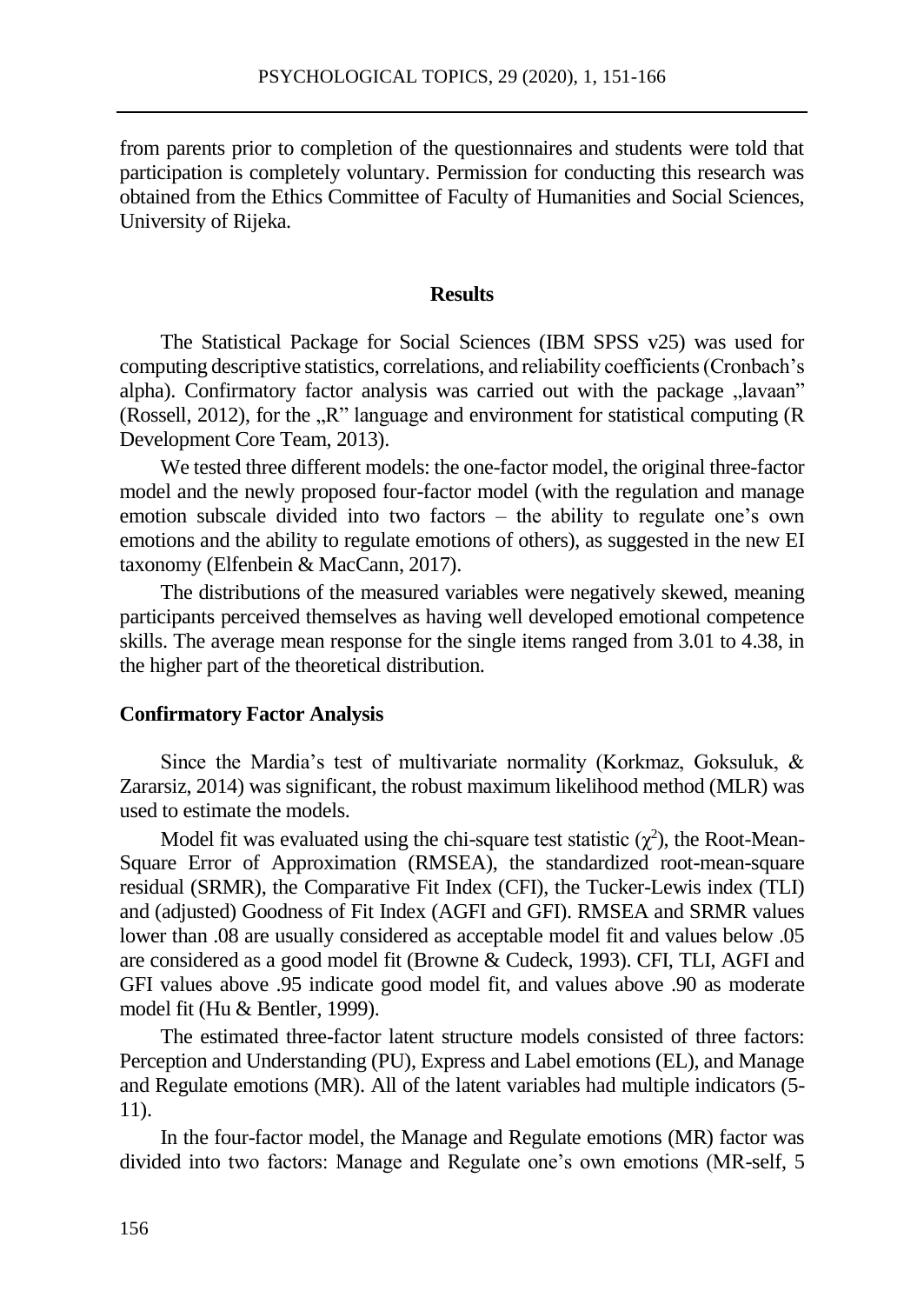items) and Manage and Regulate emotions of others (MR-others, 6 items). We only tested correlated, and not orthogonal models because of the previous study's results indicating moderate to high correlations between factors (Stupin et al., 2017). In the one-factor model, all of the variables were indicators of the general factor (21 of them).

The variances of all of the latent dimensions were fixed to one (standardized values). The main model parameters are presented in Table 1.

Table 1

| MODEL                       | $\gamma^2$  | df RMSEA SRMR CFI TLI |                |       |      |             | GFI AGFI |
|-----------------------------|-------------|-----------------------|----------------|-------|------|-------------|----------|
| 1 factor                    | 735.163 189 | .086                  | .069 .761 .735 |       |      | - 966 - 955 |          |
| 3 factors corr. 430.420 186 |             | .058                  | .052           | .894  | .880 | .982        | - 976    |
| 4 factors corr. 392.089 183 |             | .050                  | .045           | .916. | .903 | .986        | -981     |

*Fit Indices for the Three Competing Models*

The one-factor model had the lowest fit compared with the three- and fourfactor models, although GFI and AGFI showed good fit, with the values above .95. For the three-factor model, RMSEA and SRMR (with values below .08) showed moderate fit, GFI and AGFI showed good fit for the model (with values above .95), and CFI and TLI were below acceptable value of .90. In the four-factor model, all fit indices suggest good fit of the model (Hu & Bentler, 1999).

Standardized factor loadings for the three-factor and four-factor models are presented in Table 2.

## Table 2

|              | <b>Three-factor model</b>                        | <b>Four-factor model</b>                         |                              |  |  |  |
|--------------|--------------------------------------------------|--------------------------------------------------|------------------------------|--|--|--|
| <b>Items</b> | <b>Standardized loadings</b>                     | <b>Items</b>                                     | <b>Standardized loadings</b> |  |  |  |
|              | <b>Factor 1</b> Perceive and Understand emotions | <b>Factor 1</b> Perceive and Understand emotions |                              |  |  |  |
|              | .71                                              |                                                  | .70                          |  |  |  |
| 4            | .67                                              |                                                  | .67                          |  |  |  |
| 6            | .66                                              | 6                                                | .66                          |  |  |  |
| Q            | .74                                              |                                                  | .75                          |  |  |  |
| 11           | .70                                              | 11                                               | .71                          |  |  |  |
|              | <b>Factor 2</b> Express and Label emotions       | <b>Factor 2</b> Express and Label emotions       |                              |  |  |  |
| 13           | .59                                              | 13                                               | .59                          |  |  |  |
| 15           | .61                                              | 15                                               | .60                          |  |  |  |
| 17           | .62                                              | 17                                               | .62                          |  |  |  |
| 19           | .65                                              | 19                                               | .64                          |  |  |  |
| 21           | .64                                              | 21                                               | .64                          |  |  |  |

*Standardized Factor Loadings for Three-Factor and Four-Factor Model*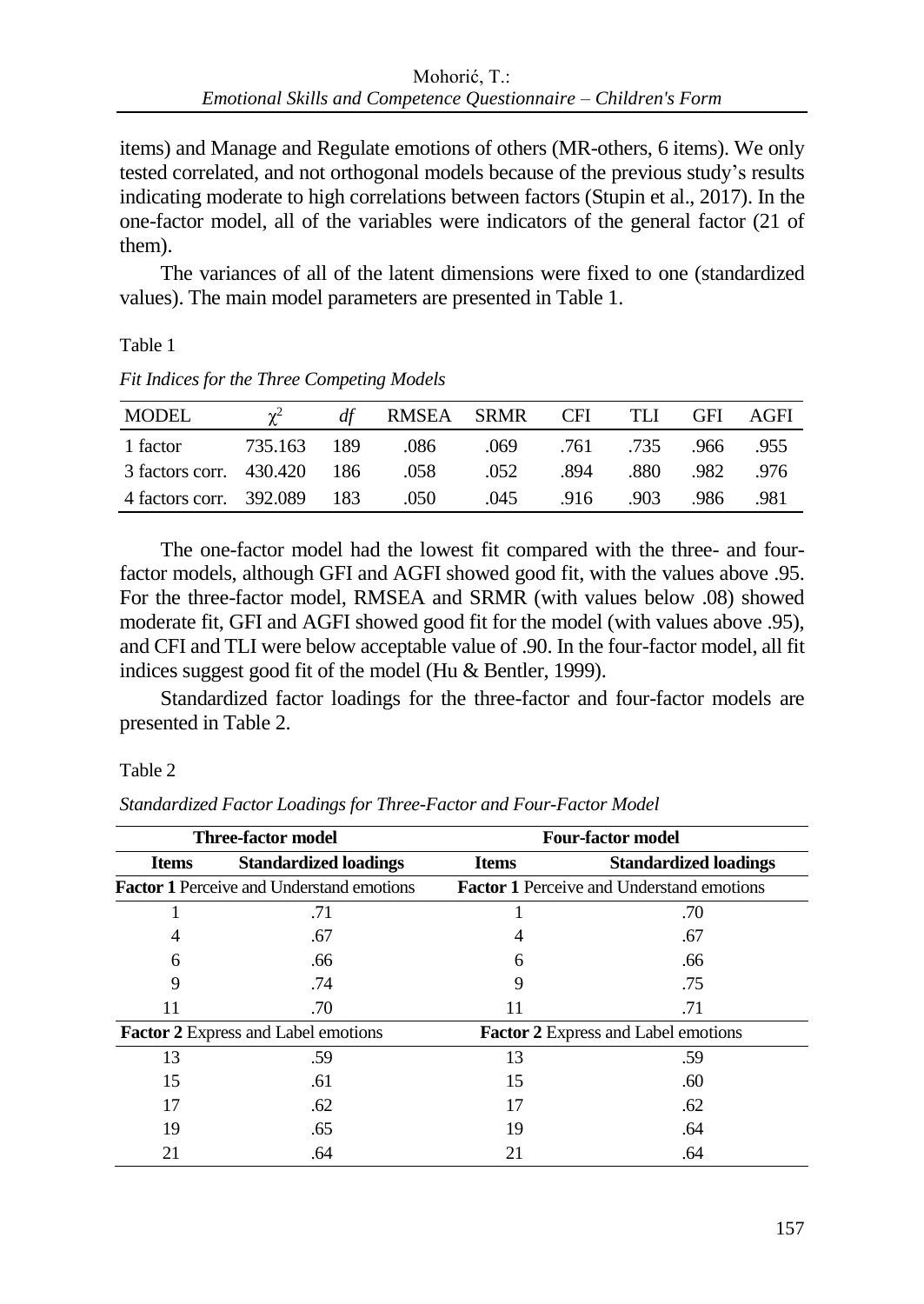|                | <b>Three-factor model</b>                    | <b>Four-factor model</b> |                                                             |  |  |
|----------------|----------------------------------------------|--------------------------|-------------------------------------------------------------|--|--|
| <b>Items</b>   | <b>Standardized loadings</b>                 | <b>Items</b>             | <b>Standardized loadings</b>                                |  |  |
|                | <b>Factor 3</b> Manage and Regulate emotions |                          | <b>Factor 3</b> Manage and Regulate one's own emotions      |  |  |
| $\overline{2}$ | .40                                          | $\overline{2}$           | .53                                                         |  |  |
| 3              | .55                                          | 5                        | .46                                                         |  |  |
| 5              | .34                                          |                          | .47                                                         |  |  |
|                | .37                                          | 10                       | .52                                                         |  |  |
| 8              | .52                                          | 12                       | .46                                                         |  |  |
| 10             | .50                                          |                          | <b>Factor 4</b> Manage and Regulate other people's emotions |  |  |
| 12             | .43                                          | 3                        | .58                                                         |  |  |
| 14             | .55                                          | 8                        | .54                                                         |  |  |
| 16             | .66                                          | 14                       | .58                                                         |  |  |
| 18             | .61                                          | 16                       | .70                                                         |  |  |
| 20             | .57                                          | 18                       | .60                                                         |  |  |
|                |                                              | 20                       | .56                                                         |  |  |

As can be seen in Table 2, in the three-factor model all items have loadings greater than .30 on their factors. For factor 1 and 2, loadings are quite high, ranging from .60 to .75, and in the third factor some items have lower loadings. Three items had lower loadings (between .30 and .40) and all three belong to Regulate one's own emotions (e.g., *I am able to maintain a good mood even if something bad happens to me.*, *I can maintain a good mood, even when the people around me are in a bad mood.*). In the four-factor model, all items in factors 3 and 4 have loading greater than  $40$ 

Based on the model fit indices and factor loadings, we can conclude that the four-factor model has a good fit to the data. According to confirmatory factor analysis results, ESCQ-C has four subscales, measuring self-perceived abilities to accurately perceive and understand emotions, to express and label emotions, to manage and regulate one's own emotions, and to manage and regulate other people's emotions.

### **Reliability Analysis**

Next, we analysed the reliability of proposed factors, since low reliability of the Manage and Regulate emotion subscale was a problem in previous studies (Stupin et al., 2017). The reliability coefficients and corrected item-total correlations for both solutions are shown in Table 3.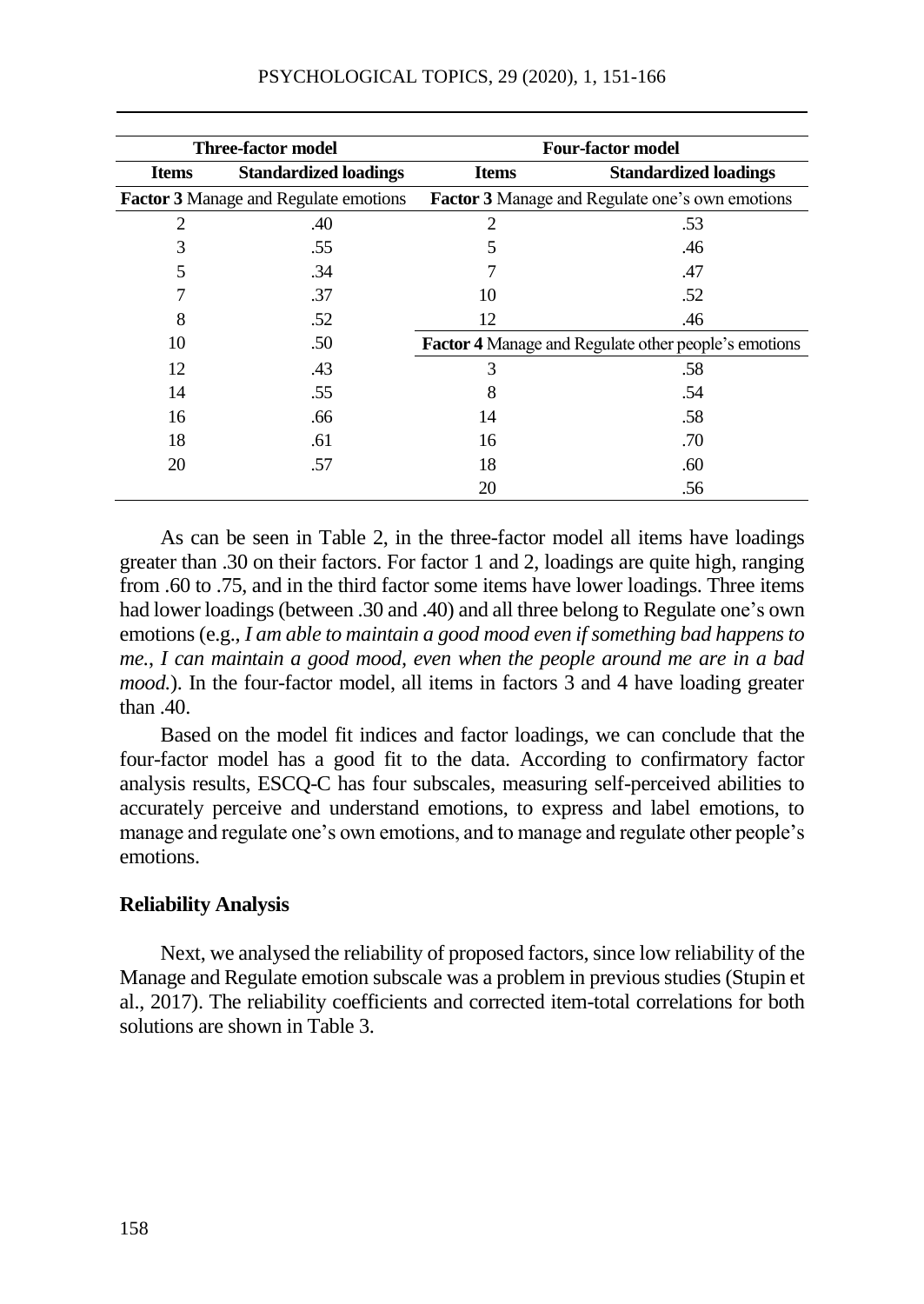Table 3

|                | Three-factor model                        | Four-factor model                         |                                                 |  |  |
|----------------|-------------------------------------------|-------------------------------------------|-------------------------------------------------|--|--|
| <b>Items</b>   | <b>Item-total correlations</b>            | <b>Items</b>                              | <b>Item-total correlations</b>                  |  |  |
|                | Factor 1 Perceive and Understand emotions | Factor 1 Perceive and Understand emotions |                                                 |  |  |
|                | $\alpha = .82$                            | $\alpha = .82$                            |                                                 |  |  |
| 1              | .62                                       | 1                                         | .62                                             |  |  |
| 4              | .59                                       | 4                                         | .59                                             |  |  |
| 6              | .58                                       | 6                                         | .58                                             |  |  |
| 9              | .65                                       | 9                                         | .65                                             |  |  |
| 11             | .64                                       | 11                                        | .64                                             |  |  |
|                | Factor 2 Express and Label emotions       |                                           | Factor 2 Express and Label emotions             |  |  |
|                | $\alpha = .76$                            |                                           | $\alpha = .76$                                  |  |  |
| 13             | .50                                       | 13                                        | .50                                             |  |  |
| 15             | .49                                       | 15                                        | .49                                             |  |  |
| 17             | .54                                       | 17                                        | .54                                             |  |  |
| 19             | .55                                       | 19                                        | .55                                             |  |  |
| 21             | .54                                       | 21                                        | .54                                             |  |  |
|                | Factor 3 Manage and Regulate emotions     |                                           | Factor 3 Manage and Regulate one's own emotions |  |  |
|                | $\alpha = .77$                            |                                           | $\alpha$ = .61                                  |  |  |
| $\overline{c}$ | .40                                       | $\overline{c}$                            | .43                                             |  |  |
| 3              | .44                                       | 5                                         | .38                                             |  |  |
| 5              | .35                                       |                                           | .37                                             |  |  |
| 7              | .37                                       | 10                                        | .34                                             |  |  |
| 8              | .45                                       | 12                                        | .32                                             |  |  |
| 10             | .43                                       |                                           | Factor 4 Manage and Regulate other people's     |  |  |
|                |                                           |                                           | emotions $\alpha = .77$                         |  |  |
| 12             | .37                                       | 3                                         | .49                                             |  |  |
| 14             | .43                                       | 8                                         | .45                                             |  |  |
| 16             | .50                                       | 14                                        | .52                                             |  |  |
| 18             | .54                                       | 16                                        | .57                                             |  |  |
| 20             | .49                                       | 18                                        | .54                                             |  |  |
|                |                                           | 20                                        | .50                                             |  |  |

*Corrected Item-Total Correlations and Reliability Coefficients for Proposed Factors*

All item-total correlations were moderately high, except for the Factor 3 Manage and Regulate one's own emotions (ranging from .32 to .43). This subscale also had the lowest reliability coefficient ( $\alpha = .61$ ). The reliability analysis showed that when we differentiated between managing and regulating one's own and other people's emotions, proposed subscales had lower reliability, compared to the complete Manage and regulate emotion subscale, with all 11 items. Deleting items from the subscales didn't increase reliability coefficients.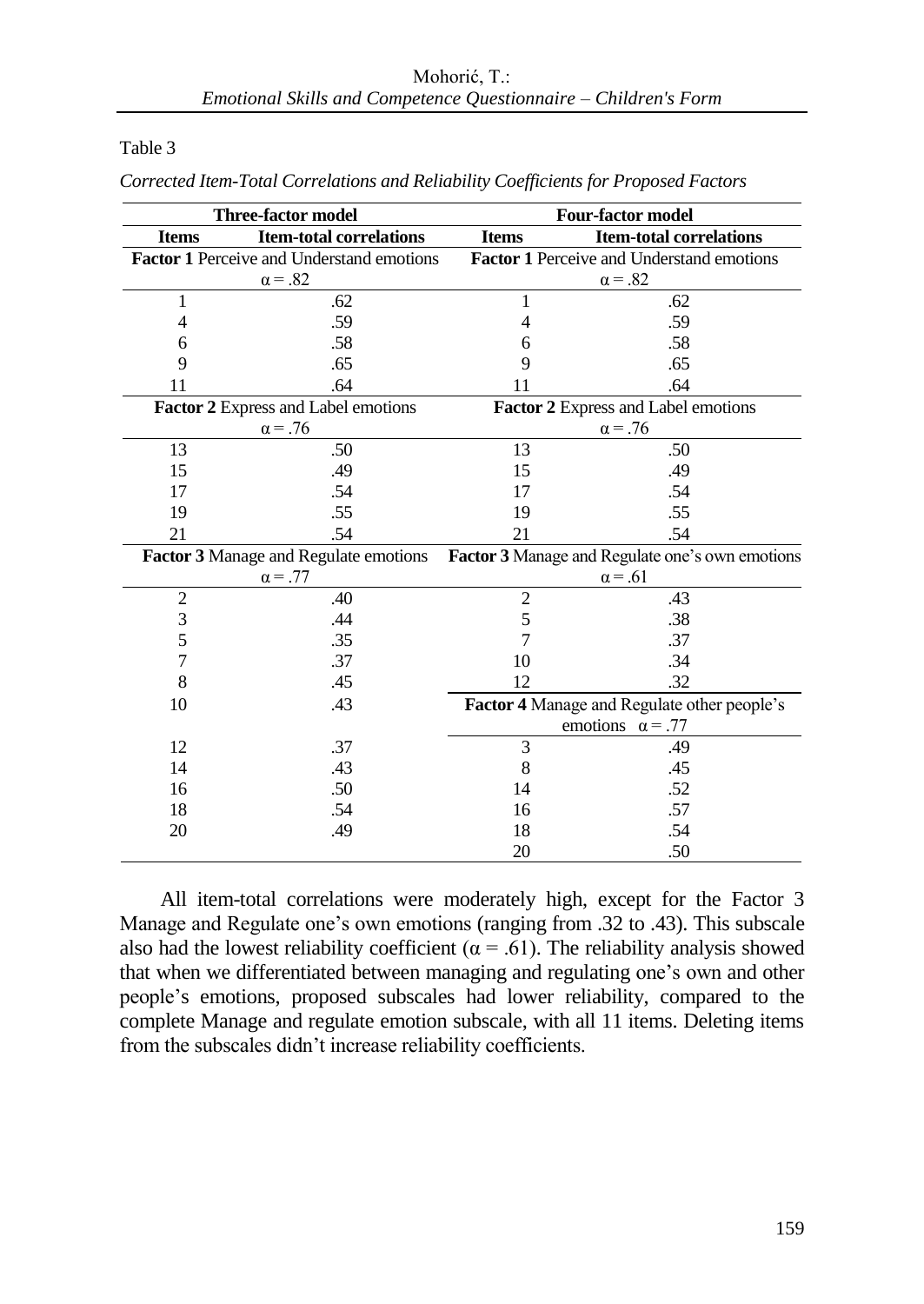#### **Descriptive Analysis**

We calculated descriptive parameters for ESCO-C subscales and total score, which are presented in Table 4.

Table 4

*Descriptive Statistics for Emotional Skills and Competence Questionnaire for Children*

|           | Min | Max | M    | SD   | K-S Z      | <b>Skewness</b> | Kurtosis | α   |
|-----------|-----|-----|------|------|------------|-----------------|----------|-----|
| <b>PU</b> |     |     | 3.67 | 0.88 | $.10^{**}$ | $-.69$          |          | .82 |
| EL        |     |     | 3.87 | 0.76 | $.09***$   | $-.51$          | .05      | .76 |
| MR-self   |     |     | 3.62 | 0.73 | $.08***$   | $-.48$          | .21      | .61 |
| MR-other  |     |     | 4.02 | 0.67 | $11***$    | $-.67$          | .21      | .77 |
| ESCO-C    |     |     | 3.74 | 0.63 | $06^{**}$  | $-61$           |          | .88 |

*Note.*  $PU =$  Perceive and Understand emotions;  $EL =$  Express and Label emotions;  $MR$ -self = Manage and Regulate one's own emotions; MR-other = Manage and Regulate other people's emotions; ESCQ-C = Emotional Skills and Competence Questionnaire for children; K-S *Z* = Kolmogornov-Smirnov test;  $*^*p < .01$ .

All subscales and total ESCQ-C score had the observed range within the theoretical range, indicating that scales have good sensitivity. Only the mean value for manage and regulate other's emotion subscale was close to a maximum value (*M*  $= 4.02$ ). The Kolmogorov-Smirnov test was statistically significant, and both Skewness and Kurtosis were below 1.

## **Convergent Validity**

In order to examine the convergent validity of ESCQ-C, we calculated correlation coefficients between subscales of ESCQ-C and SEQ-C questionnaires (Table 5).

Table 5

*Correlation Coefficients between Subscales of ESCQ-C and SEQ-C*

|                                                | PU  |     | MR-self MR-other SSE ASE ESE |                          |     |     |
|------------------------------------------------|-----|-----|------------------------------|--------------------------|-----|-----|
| Express and Label emotions (EL)                | .43 | .52 | .48                          | .46                      | .36 | .45 |
| Perceive and Understand emotions (PU)          |     | .43 | .59                          | .41                      | .33 | .29 |
| Manage and Regulate own emotions (MR-self)     |     |     | .46                          | .39                      | .33 | .48 |
| Manage and Regulate others emotions (MR-other) |     |     |                              | .50                      | .36 | .32 |
| Social self-efficacy (SSE)                     |     |     |                              | $\overline{\phantom{0}}$ | 45  | .45 |
| Academic self-efficacy (ASE)                   |     |     |                              |                          |     | .37 |
| Emotional self-efficacy (ESE)                  |     |     |                              |                          |     |     |

*Note.* All coefficients are significant at  $p < .01$  level.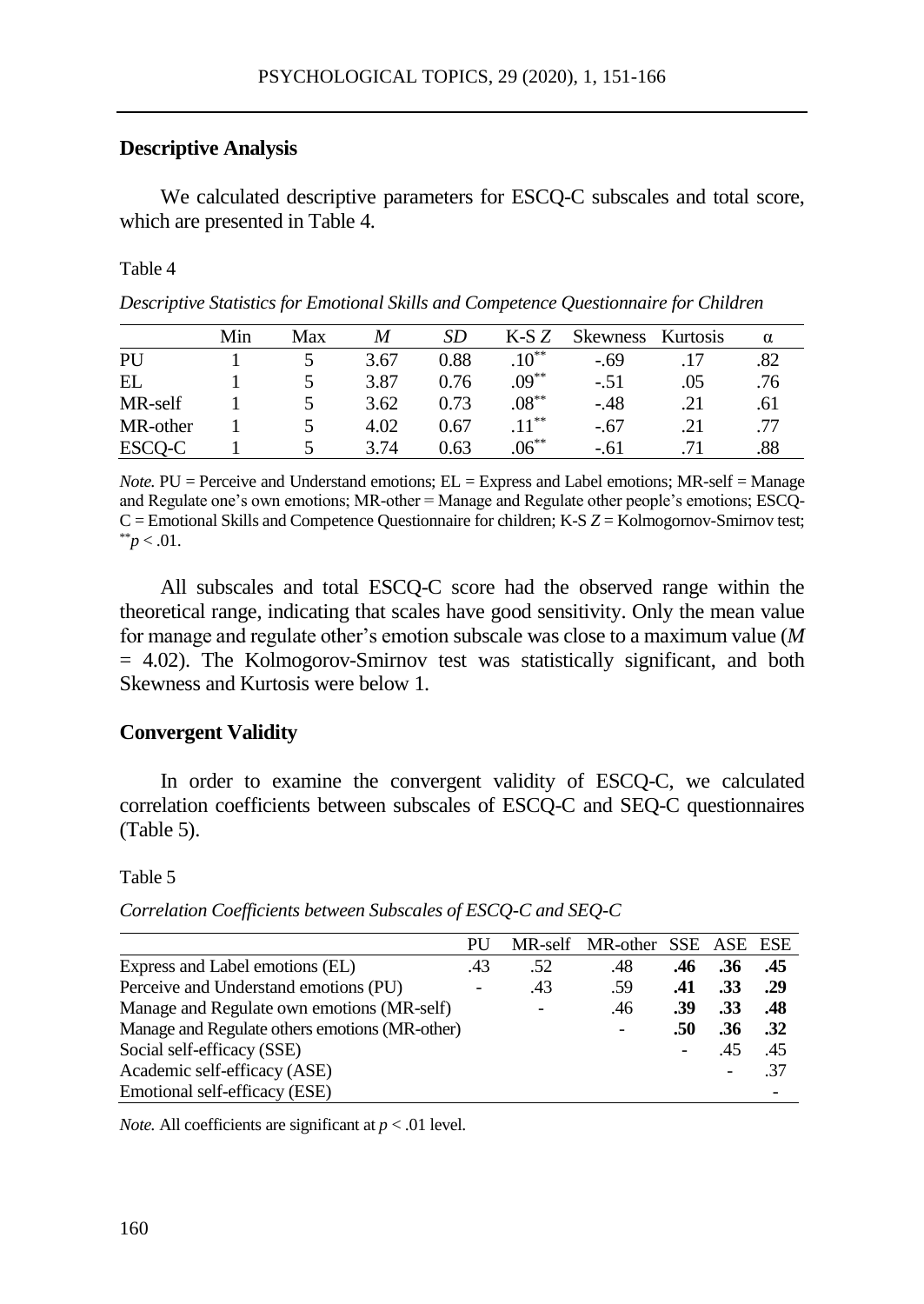All four ESCQ-C subscales had moderate correlations with self-efficacy scales, ranging from .29 to .50. Children with self-perceived competencies to manage and regulate emotions(one's own and other people's) also had better results on the social self-efficacy subscale  $(r = .39, \text{ and } .50)$ , those with self-perceived abilities to express and label emotions had high emotional  $(r = .45)$  and social self-efficacy  $(r = .46)$ . The correlations with the academic self-efficacy were also significant and moderately high, suggesting that emotional competency is correlated not only to the social and emotional aspects, but also to children's perceived capability to manage their learning behaviour, and master school requirements. Correlation coefficients obtained in this study are expected and confirm good convergent validity of the ESCQ-C.

## **Discussion and Conclusion**

This study further explores the structural and convergent validity of *Emotional Skills and Competence Questionnaire for children* (*ESCQ-C*). Confirmatory factor analyses showed that the four-factor model had the best fit, with all the fit indices in the acceptable range (Hu & Bentler, 1999). In the previous study, the Manage and regulate emotions subscale had the lowest reliability (Takšić et al., 2018) so we tried to resolve this issue by adding new items. Since new taxonomy of emotional intelligence (Elfenbein & MacCann, 2017) propose that EI is composed of six narrow abilities (emotion perception, emotion expression, emotion attention regulation, emotion understanding, emotion regulation of self, and emotion regulation of others) we tried to differentiate between emotion regulation of self and emotion regulation of others. So, the proposed structure for the ESCQ-C had four subscales: express and label emotions, perceive and understand emotions, and manage and regulate one's own and other's emotions. Results of confirmatory factor analyses confirmed this four-factor structure, although reliability for manage and regulate one's own emotions wasstill lower. Low reliability might be due to small item numbers (5), but also because of the item content, since item-total correlations were the lowest for this subscale and ranged from .32 to .43. Similar lower reliability coefficients were reported by Gullone and Taffe (2011). They validated the *Emotion Regulation Questionnaire for Children and Adolescents* (*ERQ–CA*) and found that Cronbach's alpha was between .69 and .79. Also, one of the reasons for lower reliability of this subscale could be the complexity of the construct measured. As stated in the paper written by Cole, Martin, and Dennis (2004), emotion regulation has become very popular in psychological literature, and different studies use the term very differently. Emotion regulation can be defined very broadly, and include the ability to identify, understand, and accept emotional experiences, to control impulsive behaviour in a state of stress, and to be flexible in emotional responses and adapt to the demands of the situation (Gratz & Roemer, 2004). When a construct has a very wide definition, it makes it harder to precisely operationalize it and to develop a measure that can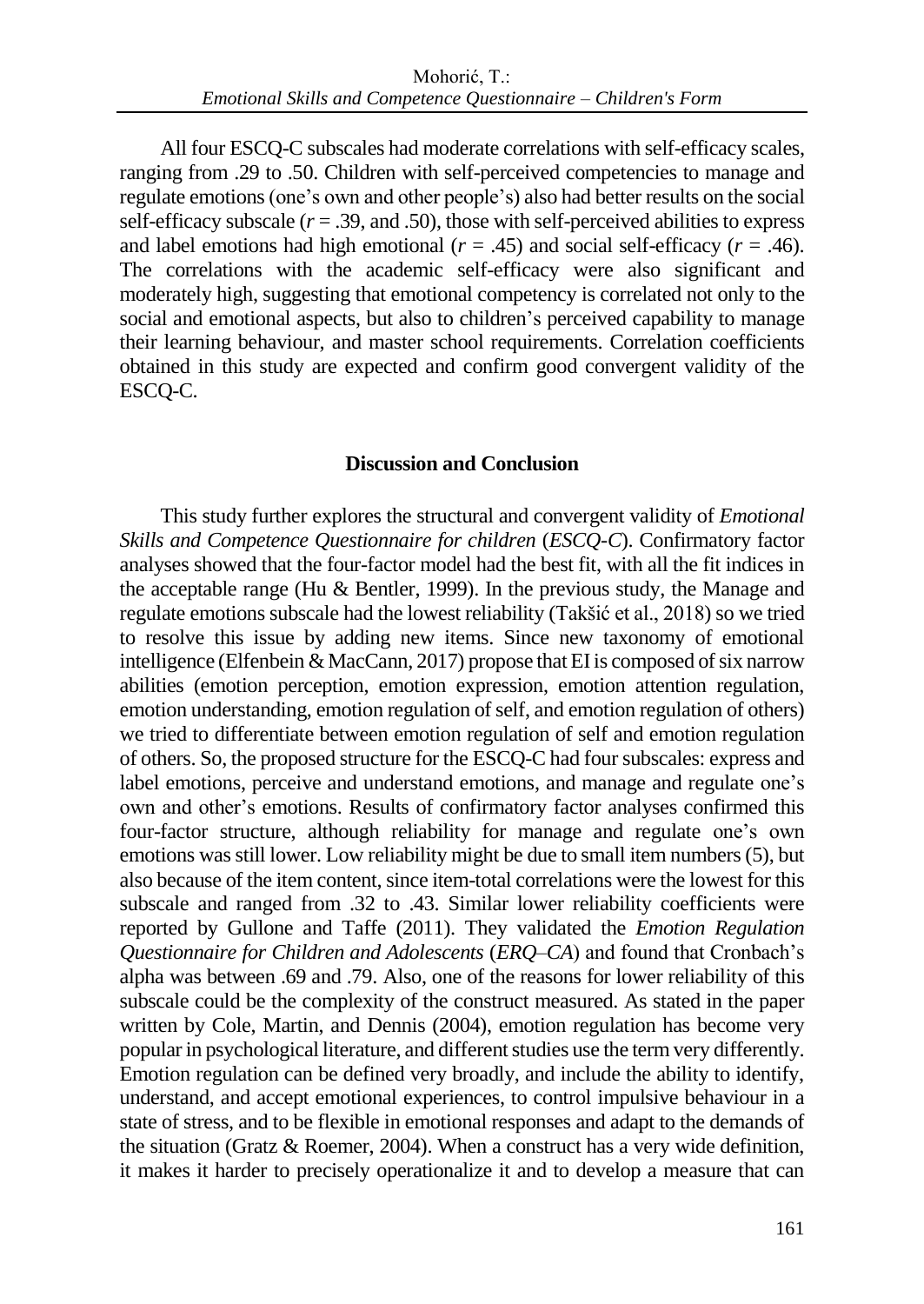adequately assess it. In that sense, it can be expected that this subscale will be the most problematic.

All four subscales of ESCQ-C correlate with each other, which is consistent with Mayer, Caruso, and Salovey's (1999) assumption that EI narrow abilities should correlate positively. Joseph and Newman's (2010) meta-analysis also found that the three major EI abilities were substantially correlated (perception and understanding correlated at .46, perception and regulation at .34, and understanding and regulation at .55), which is comparable to correlation coefficients obtained in this study.

Convergent validity was examined through correlations with self-efficacy scales. All four subscales of the ESCQ-C had moderate to high correlation with social, academic and emotional self-efficacy, which shows good convergent validity of the questionnaire. In general, children who are emotionally competent also perceive they have better capabilities in social, academic and emotional areas. Children with good abilities to manage and regulate emotions also had better selfperceived capability to deal with social challenges, and those who are able to express and label emotions had high emotional self-efficacy (e.g., capability of coping with negative emotions) and high social self-efficacy. The correlations with the academic self-efficacy were also significant and moderately high, suggesting that emotional competency is correlated to children's perceived capability to manage learning behaviour and master academic subjects. According to previous studies, both emotional intelligence and self-efficacy should be taken into account when examining the causes of success (Pérez-Fuentes, Molero Jurado, del Pino, & Gázquez Linares, 2019).

The role of educational institutions today extends from the exclusive focus on acquiring academic competences to ensuring the mental health of children and encouraging and monitoring their personal and emotional development. In order to be able to intervene through prevention programs without unnecessary delay, it is necessary to adequately measure the emotional and social competence, and to monitor changes during the development (Ysseldyke et al., 2010). Evaluating the emotional and social development of school children represents a particular challenge because there are no standardized procedures that are systematically applied in educational institutions.

In this study, our goal was to further develop and validate the *Emotional Skills and Competence Questionnaire for Children*. Confirmatory factor analysis confirmed four factors, with management and regulation subscale divided into two – regulation of one's own and other's emotion. This distinction is consistent with new taxonomy which defines EI as six narrow abilities - emotion perception, emotion expression, emotion attention regulation, emotion understanding, emotion regulation of self, and emotion regulation of others (Elfenbein & MacCann, 2017). The reliability of one subscale (regulation of one's own emotions) was below the .70, and all other reliability coefficients were acceptable. Further development of ESCQ for children should focus on solving this problem since the importance of functional emotion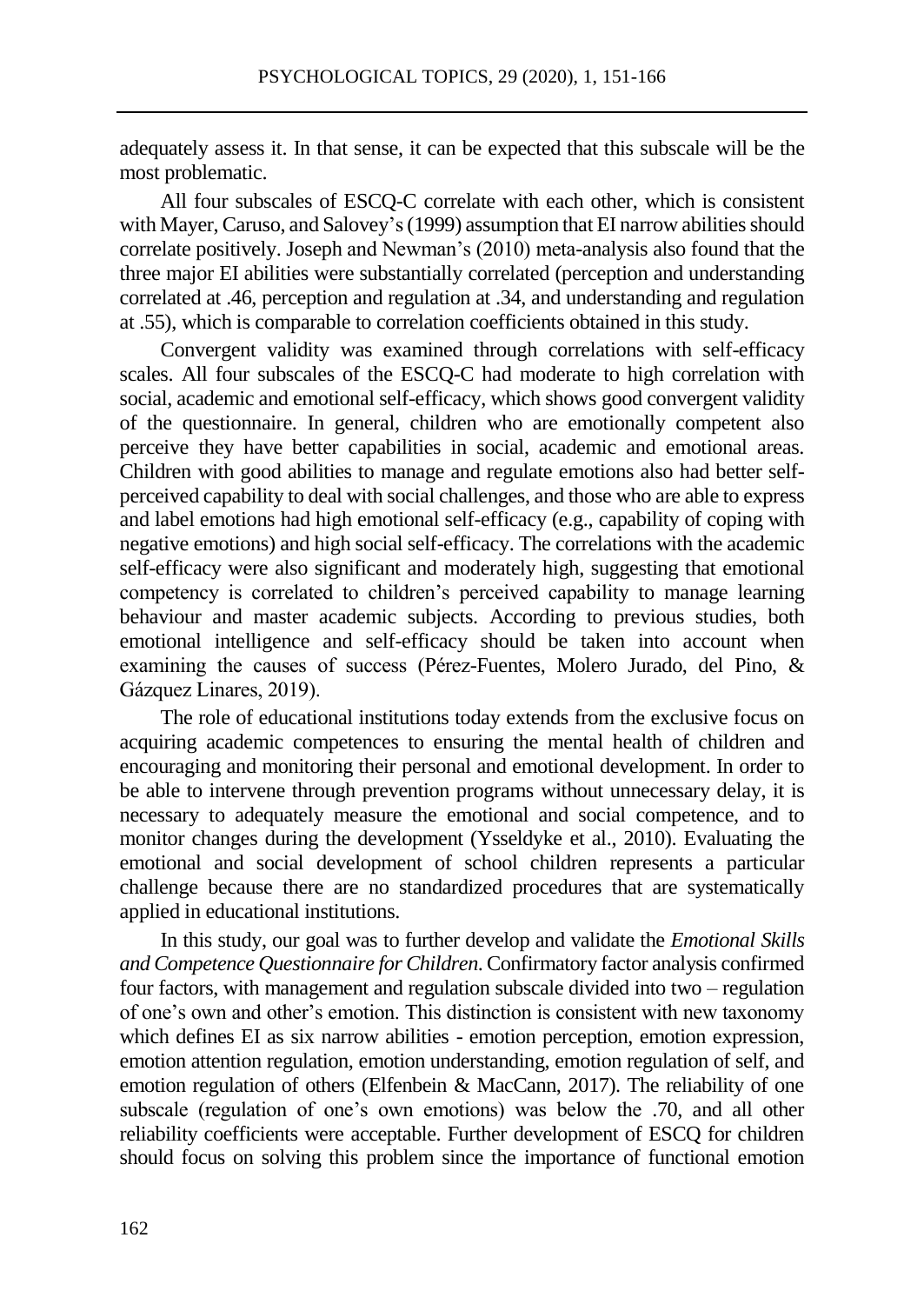regulation for the aetiology, expression, and course of psychological disorders is well recognized (Southam-Gerow & Kendall, 2002). Future studies should also address the problem of predictive and incremental validity of the ESCQ-C.

### **References**

- Adolphs, R. (2003). Cognitive neuroscience of human social behavior. *Nature Reviews Neuroscience, 4,* 165-178.
- Avsec, A., Takšić, V., & Mohorić, T. (2009). The relationship of trait emotional intelligence with the Big Five in Croatian and Slovene university student sample. *Psihološka obzorja, 18*, 99-110.
- Bandura, A. (1997). *Self-efficacy: The exercise of control.* Broadway, UK: Worth Publishers.
- Browne, M. W., & Cudeck, R. (1993). Alternative ways of assessing model fit. In K. A. Bollen & J. S. Long (Eds.), *Testing structural equation models* (pp. 136-162). Newbury Park, CA: Sage.
- Cole, P. M., Martin, S. E., & Dennis, T. A. (2004). Emotional regulation as a scientific construct: Methodological challenges and directions for child development research. *Child Development, 75,* 317-333.
- Costa, A., & Faria, L. (2016). Emotional intelligence throughout Portuguese secondary school: A longitudinal study comparing performance and self-report measures. *European Journal of Psychology of Education, 31,* 419-437.
- Crick, N. R., & Dodge, K. A. (1996). Social information-processing mechanisms on reactive and proactive aggression. *Child Development, 67,* 993-1002.
- Elfenbein, H. A., & MacCann, C. (2017). A closer look at ability emotional intelligence (EI): What are its component parts, and how do they relate to each other? *Social and Personality Psychology Compass, 11,* e12324. https://doi.org/10.1111/spc3.12324
- Faria, L., Lima Santos, N., Takšić, V., Räty, H., Molander, B., Holmström, S., & Toyota, H. (2006). Cross-cultural validation of the Emotional Skills and Competence Questionnaire (ESCQ*). Psicologia, 20*, 95-127.
- Gratz, K. L., & Roemer, L. (2004). Multidimensional assessment of emotion regulation and dysregulation: Development, factor structure, and initial validation of the difficulties in emotion regulation scale. *Journal of Psychopathology and Behavioral Assessment, 26*, 41-54. doi:10.1023/B:JOBA.0000007455.08539.94
- Gross, J. J. (1998). The emerging field of emotion regulation: An integrative review. *Review of General Psychology, 2,* 271-299. doi:10.1037/1089-2680.2.3.271
- Gullone, E., & Taffe, J. (2012). The Emotion Regulation Questionnaire for children and adolescents (ERQ–CA): A psychometric evaluation. *Psychological Assessment, 24*(2), 409-417. https://doi.org/10.1037/a0025777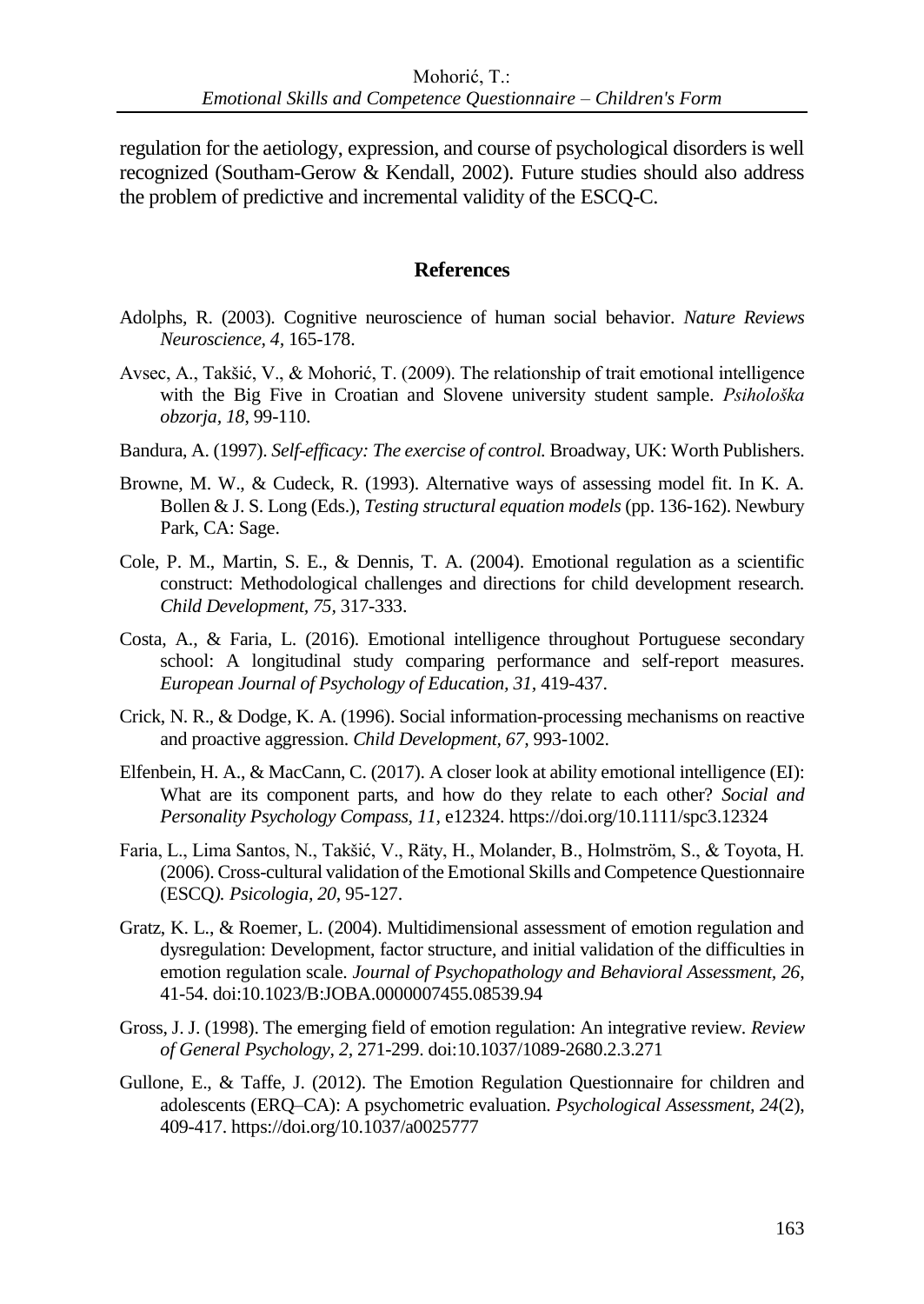- Halberstadt, A. G., Denham, S. A., & Dunsmore, J. C. (2001). Affective social competence. *Social Development, 10,* 79-119.
- Hu, L., & Bentler, P. M. (1999). Cutoff criteria for fit indexes in covariance structure analysis: Conventional criteria versus new alternatives. *Structural Equation Modelling Multidisciplinary Journal, 6*, 1-55. doi:10.1080/10705519909540118
- Humphrey, N., Kalambouka, A., Wigelsworth, M., Lendrum, A., Deighton, J., & Wolpert, M. (2011). Measures of social and emotional skills for children and young people: A systematic review. *Educational and Psychological Measurement, 71,* 617-637.
- Joseph, D. L., & Newman, D. A. (2010). Emotional intelligence: An integrative meta-analysis and cascading model. *Journal of Applied Psychology, 95*, 54-78.
- Korkmaz, S., Goksuluk, D., & Zararsiz, G. (2014). *MVN: Multivariate Normality Tests.* R package version 3.7.2014. http://www.biosoft.hacettepe.edu.tr/MVN/
- Lipton, M., & Nowicki, S. (2009). The social emotional learning framework (SELF): A guide for understanding brain-based social emotional learning impairments. *Journal of Developmental Processes, 4,* 99-115.
- Mayer, J. D., Caruso, D. R., & Salovey, P. (1999). Emotional intelligence meets traditional standards for an intelligence. *Intelligence, 27*(4), 267-298. doi:10.1016/S0160-2896 (99)00016-1
- Mayer, J. D., & Salovey, P. (1997). What is emotional intelligence? In P. Salovey & D. Sluyter (Eds.), *Emotional development and emotional intelligence: Educational implications* (pp. 3-31). New York: Basic Books.
- McCabe, P. C., & Altamura, M. (2011). Empirically valid strategies to improve social and emotional competence of preschool children. *Psychology in the Schools*, *48,* 513-540.
- Mohorić, T., & Takšić, V. (2016, May). *DIF analiza Upitnika emocionalne kompetentnosti Mantel‐Haenszel metodom: Kros‐kulturalna usporedba [DIF analysis of the Emotional Competency Questionnaire by Mantel-Haenszel method: The cross-cultural comparison].* Paper presented at XX. Days of psychology in Zadar, Zadar, Croatia.
- Muris, P. (2001). A brief questionnaire for measuring self-efficacy in youths. *Journal of Psychopathology and Behavioral Assessment, 23*, 145-149.
- Muris, P. (2002). Relationships between self-efficacy and symptoms of anxiety disorders and depression in a normal adolescent sample. *Personality and Individual Differences, 32*, 337-348.
- Peña-Sarrionandia, A., Mikolajczak, M., & Gross, J. J. (2015). Integrating emotion regulation and emotional intelligence traditions: A meta-analysis. *Frontiers of Psychology, 6,* 160. doi:10.3389/fpsyg.2015.00160
- Pérez-Fuentes, M. dC., Molero Jurado, M. dM., del Pino, R. M., & Gázquez Linares, J. J. (2019). Emotional intelligence, self-efficacy and empathy as predictors of overall selfesteem in nursing by years of experience. *Frontiers of Psychology, 10*, 2035. doi:10.3389/fpsyg.2019.02035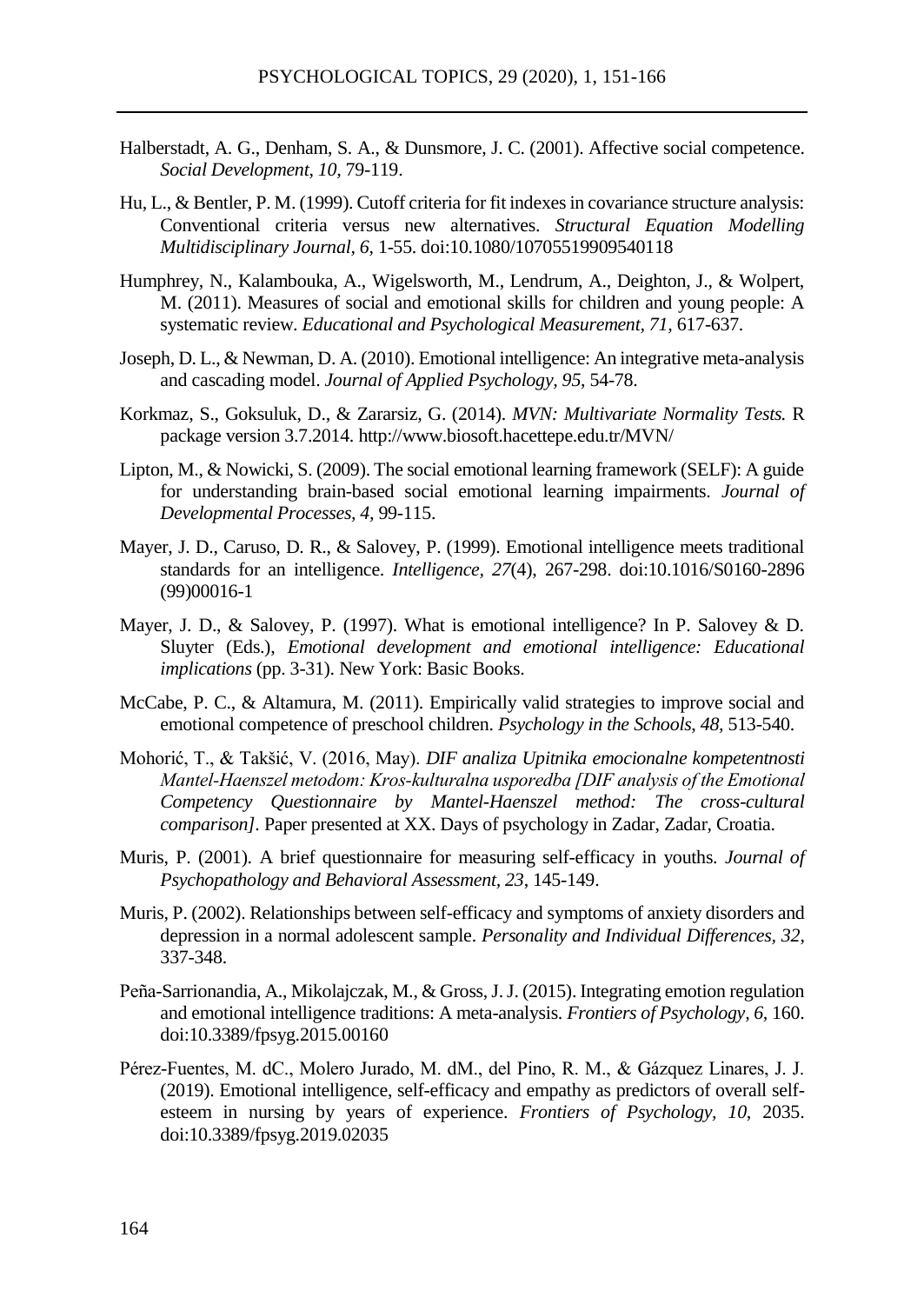- Qualter, P., Dacre Pool, L., Gardner, K. J., Ashley-Kot, S., Wise, A., & Wols, A. (2015). The Emotional Self-Efficacy Scale: Adaptation and validation for young adolescents. *Journal of Psychoeducational Assessment, 33*, 33-45.
- R Development Core Team. (2013). *R: A language and environment for statistical computing*. Vienna, Austria: R Foundation for Statistical Computing. http://www.R-project.org/
- Raver, C. C., & Knitzer, J. (2002). *Ready to enter: What research tells policymakers about strategies to promote social and emotional school readiness among three and four-yearolds*. Chicago: Harris School of Public Policy Studies, University of Chicago. Retrieved from https://ideas.repec.org/p/har/wpaper/0205.html
- Ritchey, K., Saeki, E., Eklund, K., Furlong, M., & Dowdy, E. (2012). Screening for mental health and wellness: Current school-based practices and emerging possibilities. In B. Doll, W. Pfohl, & J. S. Yoon (Eds.), *Handbook of youth prevention science* (pp. 82- 107). Oxford: Routledge, Taylor & Francis Group.
- Rosseel, Y. (2012). lavaan: An R package for structural equation modeling. *Journal of Statistical Software, 48,* 1-36.
- Southam-Gerow, M. A., & Kendall, P. C. (2002). Emotion regulation and understanding: Implications for child psychopathology and therapy. *Clinical Psychology Review, 22,* 189-222.
- Stupin, M., Mohorić, T., & Ilijašić Veršić, I. (2017). Upitnik emocionalne kompetentnosti za djecu (UEK-D) – Preliminarni rezultati prilagodbe i validacije [Emotional Competency Questionnaire for Children (UEK-D) - Preliminary analysis and validation results]. *Suvremena psihologija, 20*, 137-149.
- Takšić, V. (1998). *Validacija konstrukta emocionalne inteligencije [Validation of the construct of emotional intelligence]*. (Unpublished doctoral dissertation). Faculty of Humanities and Social Sciences, University of Zagreb, Zagreb.
- Takšić, V. (2001). Upitnici emocionalne kompetentnosti (inteligencije). [Emotional competence (intelligence) questionnaires]. In K. Lacković-Grgin & Z. Penezić (Eds*.*)*, Zbirka psihologijskih mjernih instrumenata [The collection of psychological instruments]* (pp. 27-41). Zadar: University of Zadar.
- Takšić, V., Mohorić, T., & Duran, M. (2009). Emotional Skills and Competence Questionnaire (ESCQ) as a self-report measure of emotional intelligence. *Psihološka obzorja, 18*, 7-21.
- Takšić, V., Mohorić, T., & Holmstrom, S. (2018). Cross-cultural studies of trait emotional intelligence using the Emotional Skills and Competence Questionnaire. In M. C. Perez-Fuentes, M. M. Molero Jurado, & J. J. Gazquez Linares (Eds.), *Emotional intelligence: Perceptions, interpretations and attitudes* (pp. 29-64). New York: Nova Science Publishers, Inc.
- Takšić, V., & Smojver-Ažić, S. (2016). *Promocija zdravlja razvojem socio-emocionalnih kompetencija u školskom okruženju [Health promotion by developing socio-emotional competencies in a school setting.]* Rijeka: Department of Social Medicine and Epidemiology, Faculty of Medicine, University of Rijeka.